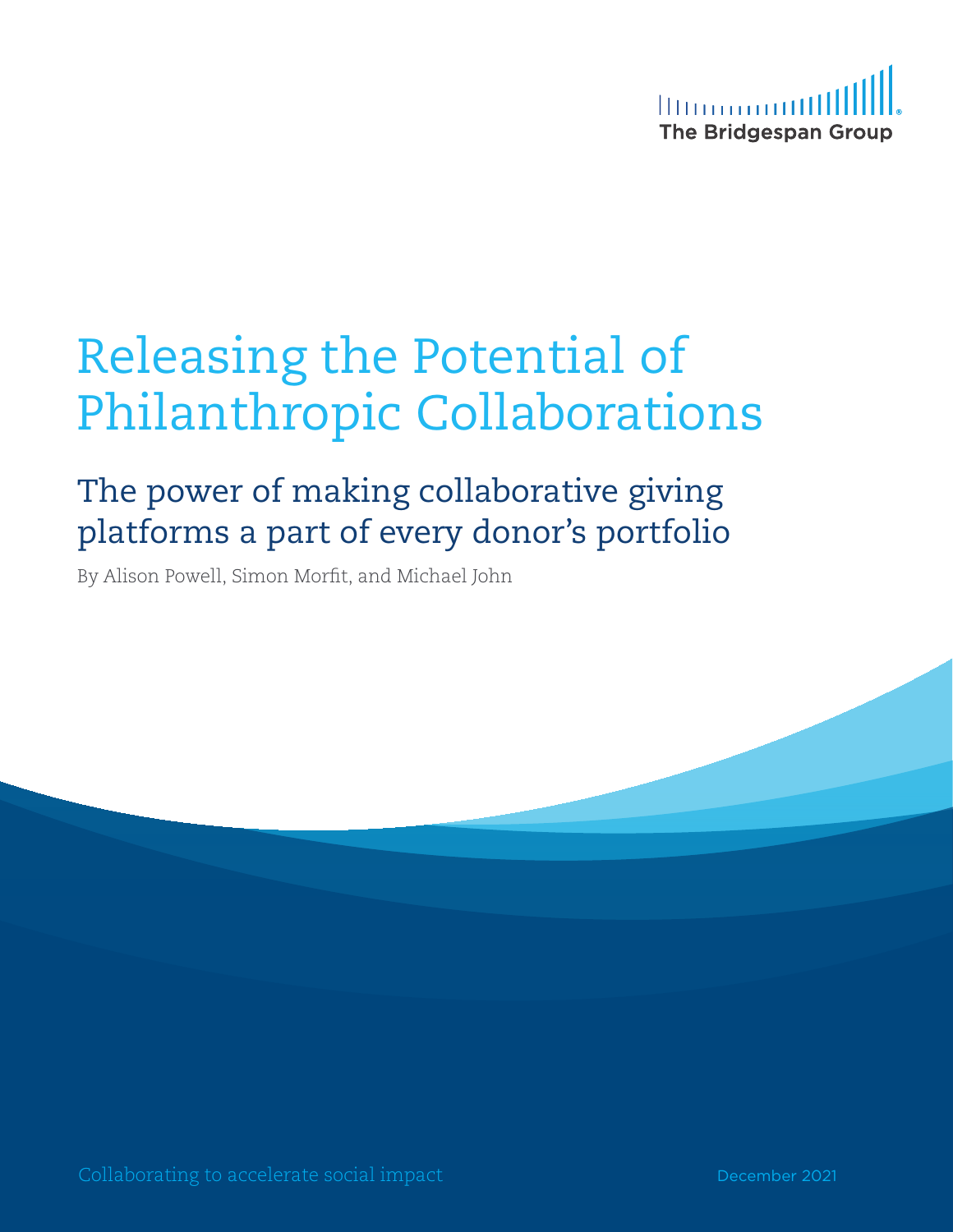## Table of Contents

| Distinguishing Collaborative Philanthropy from          |  |
|---------------------------------------------------------|--|
|                                                         |  |
|                                                         |  |
| The Three Mindset Shifts That Could Unlock More Funding |  |
|                                                         |  |
|                                                         |  |
|                                                         |  |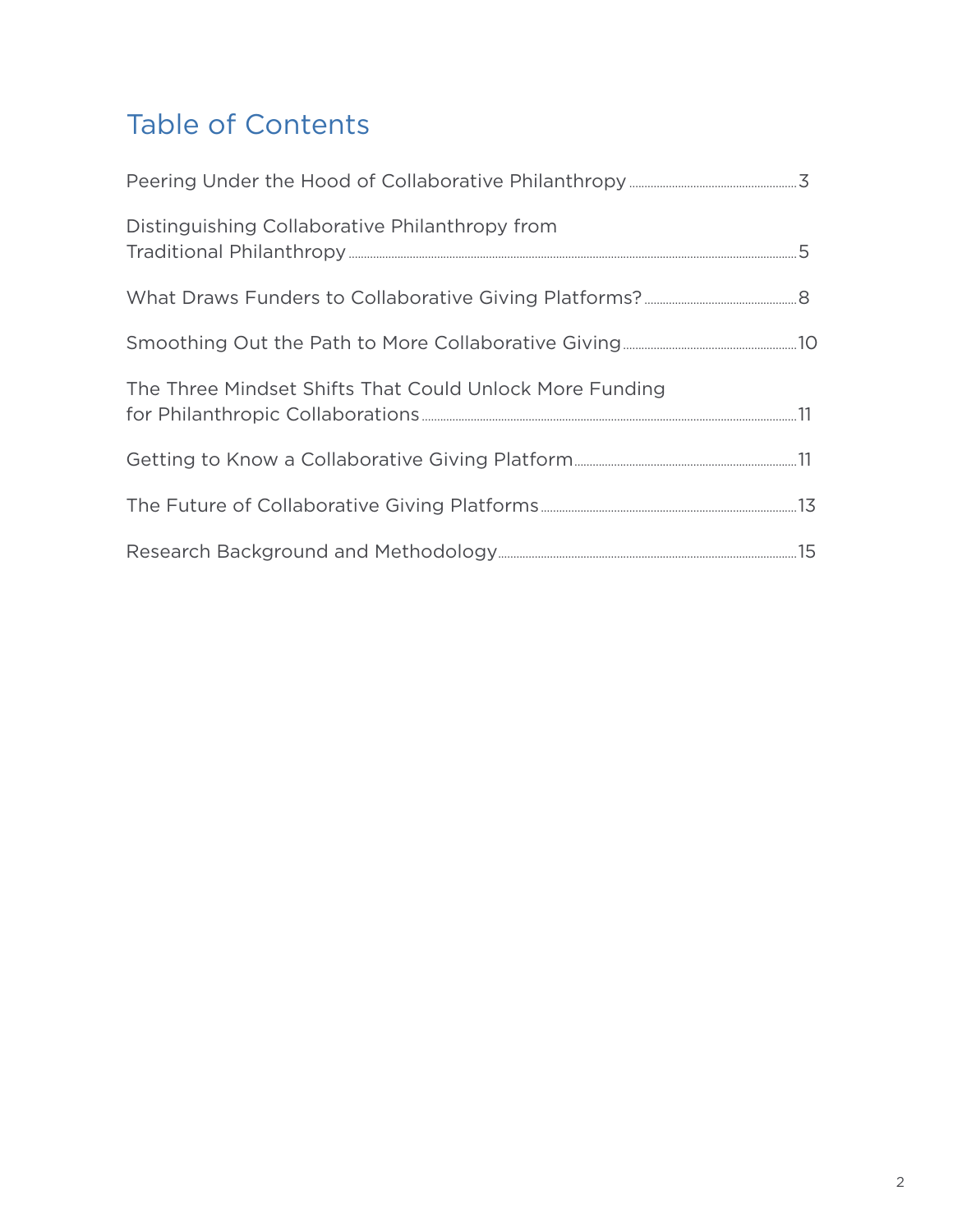<span id="page-2-0"></span>Over the past decade, philanthropic collaboration has entered a new era of popularity and ambition. Driven by institutional and high-net-worth funders seeking greater impact by acting collectively and by fund leaders challenging traditional ways of working, the number of collaborative giving platforms has grown, as has annual giving. With over \$2 billion flowing annually to collaboratives working on a range of social, economic, and environmental issues—and that's just from the funds who responded to our survey—it's time to shed light on the changing landscape of these philanthropic partnerships.

Our goal with this research was to learn about the growing popularity of collaborative philanthropy, the reasons current donors find it attractive, and the pathways to increased collaborative giving. What we found is that a significant number of collaboratives have charted a course that differs from traditional philanthropy: they tilt toward equity and justice, field and movement building, leaders of color, and, for some, power sharing. And, perhaps most importantly, they're capable of much, much more.

### Peering Under the Hood of Collaborative Philanthropy

For more than a century, donors have pooled resources to create change through community foundations and organizations like the United Way and faith-based giving circles. In 2018 our research (in partnership with the Bill & Melinda Gates Foundation) uncovered a set of philanthropic collaboratives<sup>1</sup> that were growing significantly. More recently, research on funder collaboration found that, when executed well, collaboratives can produce significant impact.<sup>2</sup> Yet, there hasn't been an examination of the momentum and scale of what has seemed to be a trend toward more collaborative giving platforms.

The Gates Foundation's Philanthropic Partnerships team, which aims to increase the quality and quantity of philanthropy, funded a 2021 survey by our team at The Bridgespan Group to better understand how the landscape of collaboratives has evolved in the past decade. For the research, we defined these collaboratives broadly as entities that either pool or channel resources from multiple donors to nonprofits. (We call them "funds," "collaboratives," and "platforms" in this report. They are not all pooled funds.) Ninetyseven initiatives responded out of nearly 200 contacted. (See "[Research Background](#page-14-1)  [and Methodology"](#page-14-1) on page 15.) We supplemented the survey with interviews and group discussions with roughly 100 donors and fund leaders.

<sup>1</sup> Susan Wolf Ditkoff, Alison Powell, and Kyle Gardner, with Tom Tierney, "[Four Pathways to Greater Giving,](https://www.bridgespan.org/insights/library/philanthropy/four-pathways-unlock-greater-philanthropic-giving)" The Bridgespan Group, November 2018.

<sup>2</sup> Alison Powell, Susan Wolf Ditkoff, and Fay Twersky, ["How Philanthropic Collaborations Succeed, and Why](https://ssir.org/articles/entry/how_philanthropic_collaborations_succeed_and_why_they_fail)  [They Fail](https://ssir.org/articles/entry/how_philanthropic_collaborations_succeed_and_why_they_fail)," *Stanford Social Innovation Review*, July 10, 2019.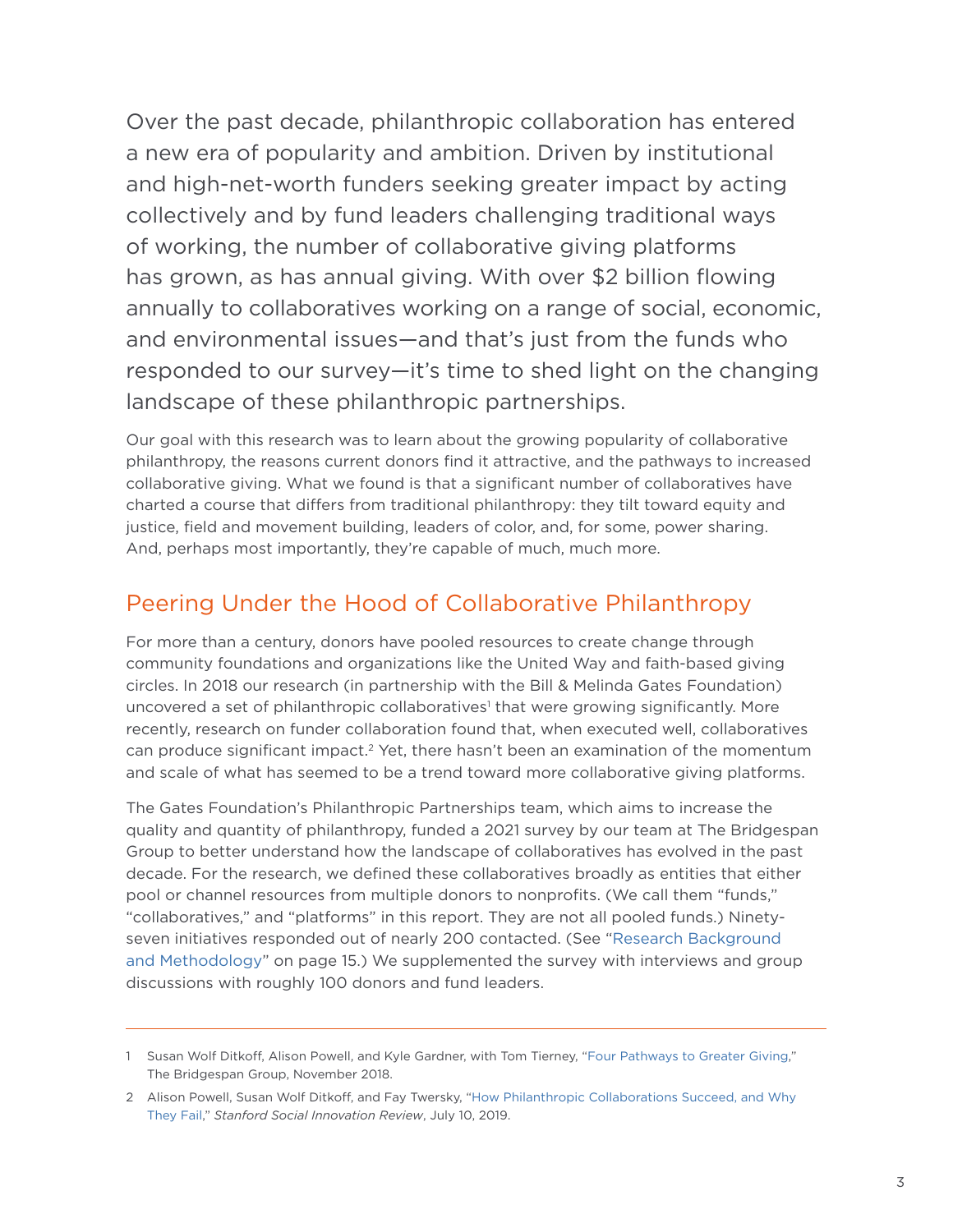The survey confirmed that the pace of establishing new collaboratives has shifted into high gear. Nearly three out of four respondents formed their collaboratives since 2010. More than half launched after 2015. And 16 survey respondents reported establishing their collaboratives in 2020, the highest number of organizations established in a single year. Said a senior advisor to an environmental funder about momentum in collaborative giving platforms, "I've never seen anything like this moment we are in."



Based on what we've seen, we attribute the recent surge in part to wealth accumulation over the past decade coupled with increasing interest in new ways of giving. Many newly wealthy individuals and families have initiated philanthropic activities without first setting up foundations with large staffs. Philanthropic giving through collaboratives already primed for grantmaking enables this lean approach. Combining assets should also sound like a familiar tactic: donor collaboratives, in all their many forms, provide donors the same advantages that mutual funds, private equity, and venture capital provide investors portfolio diversification placed in the hands of specialists.

Such specialists—often with deep subject matter expertise and personal experience lead collaboratives across a diverse array of organizations, including those set up to improve the lives of people in a particular location (e.g., [The Southern Reconstruction](https://www.southernreconstructionfund.org/)  [Fund\)](https://www.southernreconstructionfund.org/), those employing constituent-led decision making (e.g., [Amazon Defenders Funds](https://amazonwatch.org/get-involved/amazon-defenders-fund)), efforts to galvanize and align philanthropic interests in specific topics or issues (e.g., [Media Democracy Fund\)](https://mediademocracyfund.org/), and platforms to raise substantial sums of money to scale effective solutions (e.g., [Blue Meridian Partners](https://www.bluemeridian.org/)). Many of these funds weave distinctive combinations of those models.3

<sup>3</sup> Some of the funds included in this report are current or prior Bridgespan Group clients, including The 1954 Project, Blue Meridian Partners, Co-Impact, TED's The Audacious Project, Lever for Change, and Echoing Green.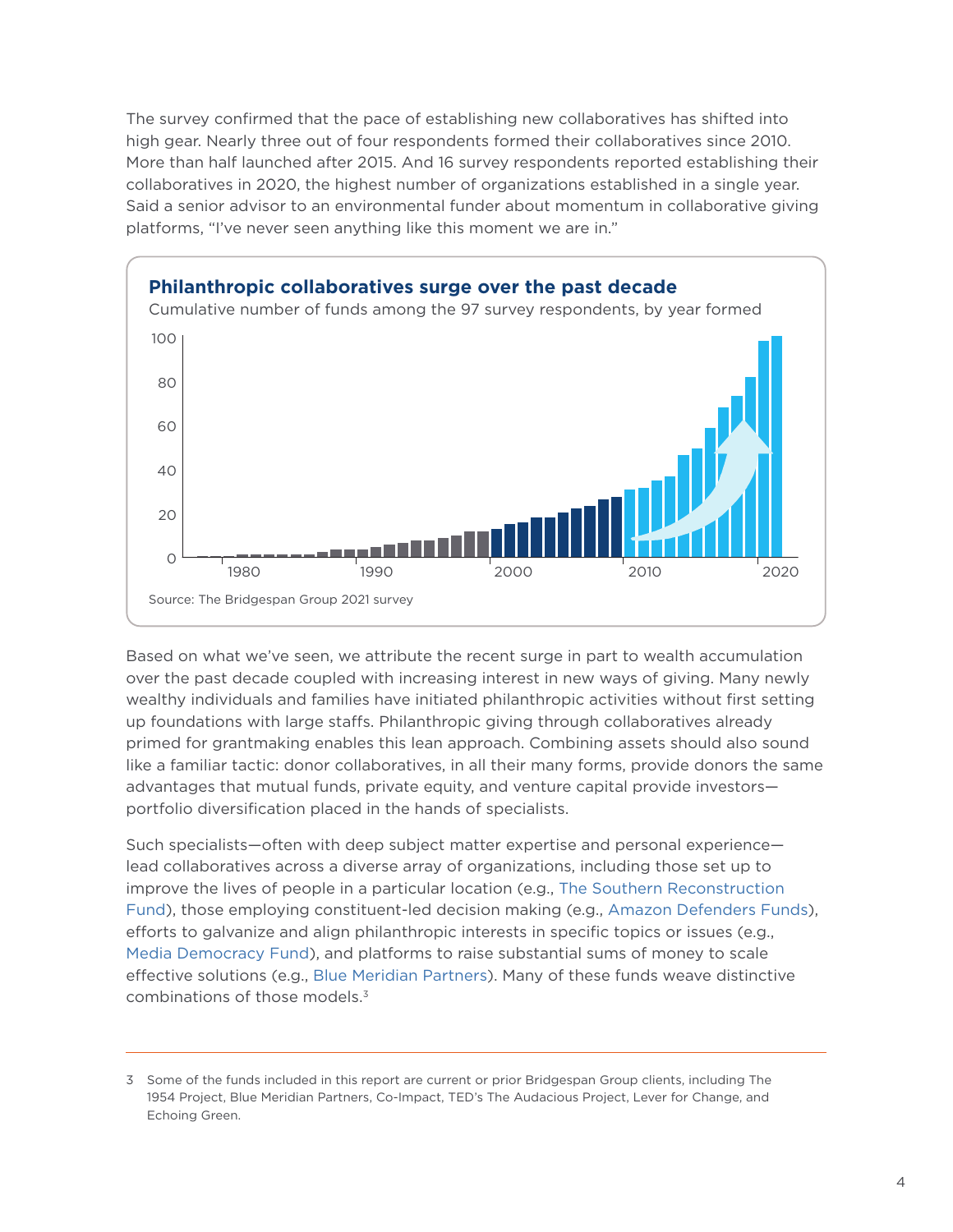<span id="page-4-0"></span>Since their founding, the funds surveyed have facilitated roughly \$10-12 billion in investments. As a group, the respondents leading these collaboratives say they can do much more. The 97 respondents estimated their grantmaking totaled between \$2 billion and \$3 billion in 2020. On average, they made 44 grants a year, most less than \$500,000. Collectively, they estimated that they could disburse up to \$15 billion a year with minimal growth in current staffing.



The survey also revealed an increase in the number of collaboratives moving more than \$50 million in a single year. Earlier research identified just eight such funds in 2018 compared to 18 in 2020.4 These big spenders accounted for more than 65 percent of all dollars distributed by survey respondents in 2020.

On the other end of the spectrum, 48 respondents gave less than \$5 million in 2020. These funds typically target specific population segments (e.g., students, immigrants, women of color, Indigenous peoples), pursue constituent-led grantmaking (e.g., youthor community-directed organizations), or emphasize some dimension of equity (e.g., racial, gender, economic).

## Distinguishing Collaborative Philanthropy from Traditional Philanthropy

It quickly became clear from our survey that collaborative giving platforms differ from traditional funders in more ways than statistics describing their growth and giving could describe. Generally speaking, their priorities and the means by which they operate vary from more traditional philanthropy.

<sup>4</sup> Ditkoff, Powell, Gardner, and Tierney, op. cit.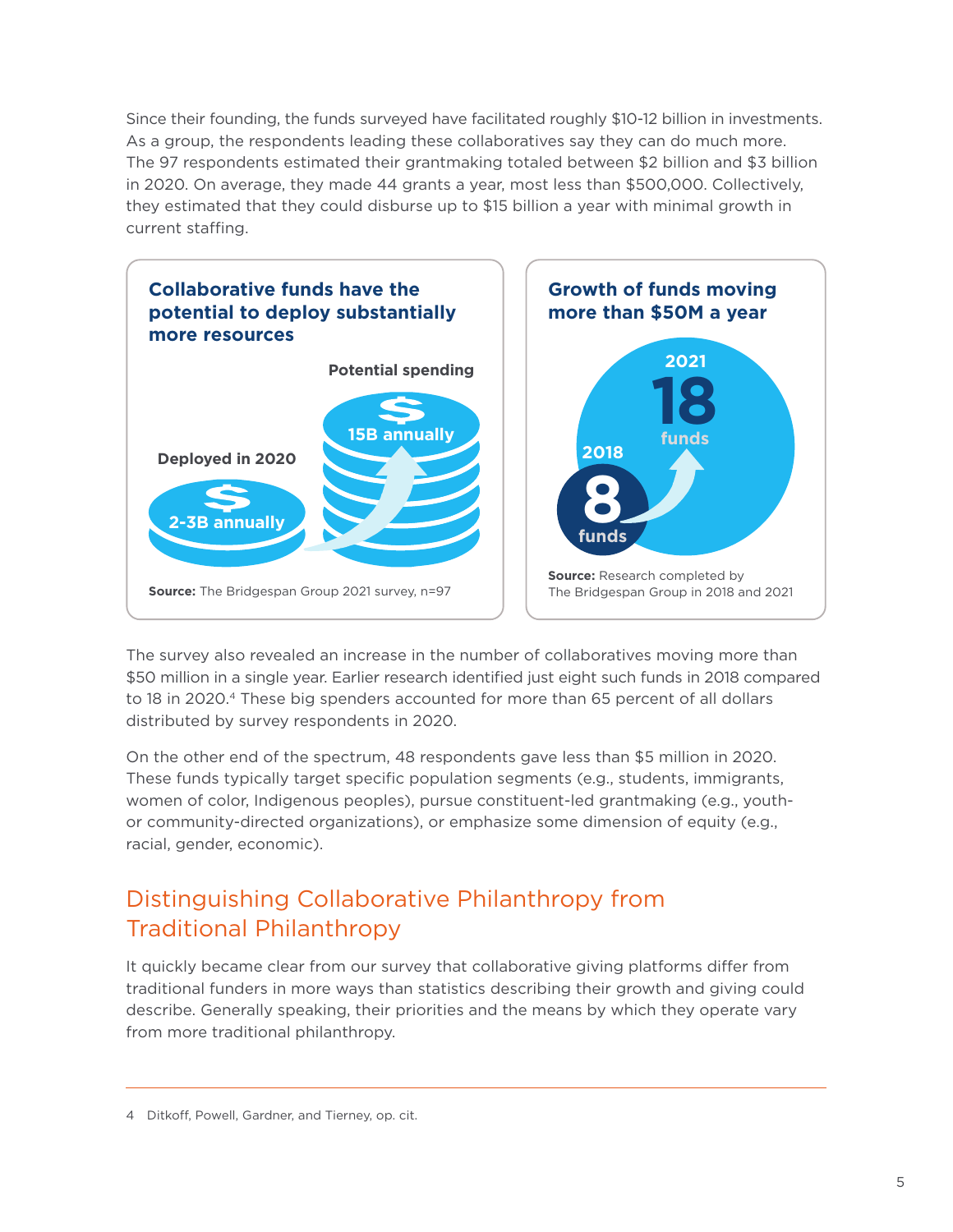**The concentration of collaboratives focusing on racial justice stands in contrast to the prevailing emphasis of philanthropic giving.** While our survey did not track spending by category, for example, we did ask participants to identify their top funding priority from a list of 22 options, such as health, education, and human rights. Racial justice led the field, with 15 collaboratives identifying it as their primary focus. Almost all of these funds referenced racial inequities, centered Black, Indigenous, and people-of-color (BIPOC) populations, and/or challenged engrained power hierarchies when describing their change objectives. Economic mobility (nine) and climate change (eight) were the next most popular.

None of the top-25 institutional funders (ranked by giving in 2020) explicitly reference racial equity or racial justice in their mission statements.<sup>5</sup> Moreover, in a 2020 survey, equity and justice did not rank in the top-six issues listed by family foundations, according to the [National Center for Family Philanthropy](http://National Center for Family Philanthropy ).<sup>6</sup> In fact, overall philanthropic spending on racial equity and justice falls short of real need, concluded a 2021 report by the [Philanthropic](https://racialequity.org/)  [Initiative for Racial Equity](https://racialequity.org/). It found "for every dollar awarded by foundations for work in the United States in 2018, only 6 cents went to racial equity work."7

No doubt, the number of equity- and justice-focused collaboratives reflects the intense national discussion centering on race in recent years in the United States. For funders eager to support equity and justice nonprofits, equity-focused collaboratives provide a ready way to tap into expertise that reflects deep engagement with nonprofits and community leaders dedicated to improving the lives of people of color.

**How funds pursue impact is also strikingly different from how institutional philanthropy tends to operate.** Roughly a third of the respondents said they seek systemic change through "building fields and movements,"<sup>8</sup> the most favored approach among collaboratives. Our survey data put grants for fields and movements at upwards of \$540 million in 2020 about a quarter of the total giving from our sample.

By contrast, building fields and movements have historically attracted scant funding support. For example, across a 14-year period just 7 percent of "big bet" grants, those of over \$10 million, by dollar value went to field building.<sup>9</sup> Tynesha McHarris, cofounder of the global

<sup>5</sup> Some reference social justice goals as part of their mission and/or pursue racial equity as part of specific grantmaking portfolios.

<sup>6</sup> National Center for Family Philanthropy, [2020 Trends,](https://www.ncfp.org/knowledge/trends-2020-foundation-identity/) November 2020. The top-six listed issues were education including K-12, college access, and literacy (38 percent); poverty including hunger and homelessness (27 percent); social services including family services (25 percent); health/wellness including healthcare and nutrition (18 percent); environment including sustainability and climate (18 percent); and economic opportunity including jobs, workforce, employment and job training (18 percent).

<sup>7</sup> Malkia Devich Cyril, Lyle Matthew Kan, Ben Francisco Maulbeck, and Lori Villarosa, *[Mismatched: Philanthropy's](https://racialequity.org/mismatched/)  [Response to the Call for Racial Justice](https://racialequity.org/mismatched/)*, Philanthropic Initiative for Racial Equity, September 2021.

<sup>8</sup> Drawing from prior Bridgespan research, we define a "field" as a set of individuals and organizations working to address a common social issue or problem, often developing and using a common knowledge base. We define "field building" as the activities or investments that drive a field's progress toward impact at scale. See ["Field Building for Population-Level Change](https://www.bridgespan.org/insights/library/philanthropy/field-building-for-population-level-change)," March 2020, for additional information.

<sup>9</sup> William Foster, Gail Perreault, and Elise Tosun, ["Ten Ways to Make a Big Bet on Social Change,](https://ssir.org/articles/entry/ten_ways_to_make_a_big_bet_on_social_change)" *Stanford Social Innovation Review*, May 10, 2017.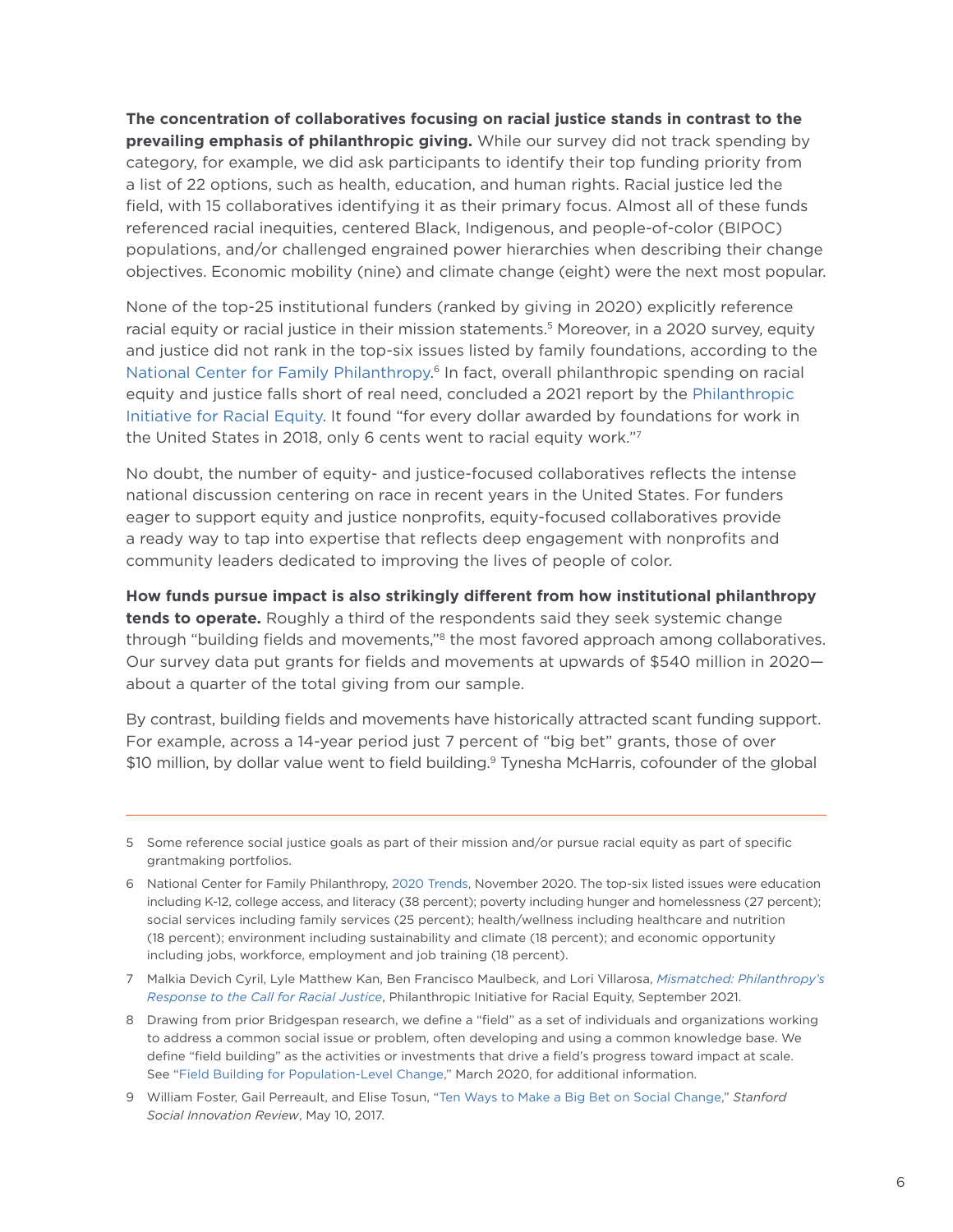[Black Feminist Fund,](https://www.blackfeministfund.org/english ) attributes this neglect to a "siloed" vision among funders. "Oftentimes, our movements aren't seen because philanthropy creates silos, and Black feminists can't silo themselves and say, 'racial justice here,' 'gender justice there.' We want to fund movements doing the most transformative, intersectional work but getting the least resources."10

For at least 10 respondents, the path to impact involves an approach less commonly found within mainstream philanthropy: transferring decision-making power to nonprofit leaders and community groups on the receiving end of grantmaking.<sup>11</sup> For example, the Hive Fund [for Climate and Gender Justice](https://www.hivefund.org/) uses "participatory advisory groups." And the [Visionary](https://affund.org/visionaryfreedomfund/)  [Freedom Fund](https://affund.org/visionaryfreedomfund/), a youth-led organization working to transform the youth justice system, has formed a "Power Table" where youth justice organizers collaborate with movement leaders and funders to grant awards.

**Collaboratives have more diverse leadership than institutional philanthropy.** Nearly half of the funds reported being led by people of color, compared to only 10 percent of US foundations.<sup>12</sup>

Leadership diversity makes a critical difference, explained Edgar Villanueva, founder of the [Decolonizing Wealth Project.](https://decolonizingwealth.com/) "A white-dominant mindset inside the [philanthropy] field" influences who is seen as credible, he said. "There's a direct correlation between the lived experience of the people in decision-making seats and where the money goes."<sup>13</sup>

[Borealis Philanthropy](https://borealisphilanthropy.org/), a social justice intermediary that hosts nine collaborative funds, exemplifies this principle. The organization's director of development, Maya Berkowitz, underscores the importance of having leaders who come from the communities they are trying to help. "Borealis is staffed by those who come from the communities they are funding. That's what makes the work so powerful," she said.

Many institutional philanthropies are working hard to incorporate racial equity into their well-established giving practices. In fact, a 2021 [Center for Effective Philanthropy](https://cep.org/) report researching changes to philanthropic practice since the onset of the COVID-19 pandemic noted that "three quarters of interviewed foundation leaders described thinking much more explicitly about race and racism and said they are increasingly focused on the role of race relative to their programmatic goals."14 Owing to their relative newness and powered by BIPOC leaders, some young philanthropic collaborations have the strategic freedom to explore new avenues for social change around racial equity, unencumbered by the parameters of traditional philanthropy. Given this, they represent a prime opportunity for funders to learn and grow in a way less anchored to the past.

<sup>10</sup> ["Meet the Black Feminist Fund Founders Out to Transform Philanthropy](https://www.fordfoundation.org/just-matters/just-matters/posts/meet-the-black-feminist-fund-founders-out-to-transform-philanthropy/)," Ford Foundation, September 15, 2021.

<sup>11</sup> We did not ask this as a separate survey question, but we noted when any fund cited "community-led philanthropy," "participatory" processes, or adopting grantmaking "models to shift power" to describe how they conduct their grantmaking.

<sup>12</sup> ["Diversity of Foundation Staff, Leadership Lags, Study Finds](https://philanthropynewsdigest.org/news/diversity-of-foundation-staff-leadership-lags-study-finds)," *Philanthropy News Digest*, October 15, 2020.

<sup>13</sup> David Bornstein, ["A Call to Modernize American Philanthropy](https://www.nytimes.com/2018/11/27/opinion/philanthropy-minorities-charities.html)," *The New York Times*, November 27, 2018.

<sup>14</sup> Ellie Buteau, Ph.D., Naomi Orensten, and Satia Marotta, Ph.D., *[Foundations Respond to Crisis: Lasting Change?](http://cep.org/wp-content/uploads/2021/11/CEP_Foundations-Respond-to-Crisis_Lasting_Change.pdf)* Center for Effective Philanthropy, 2021.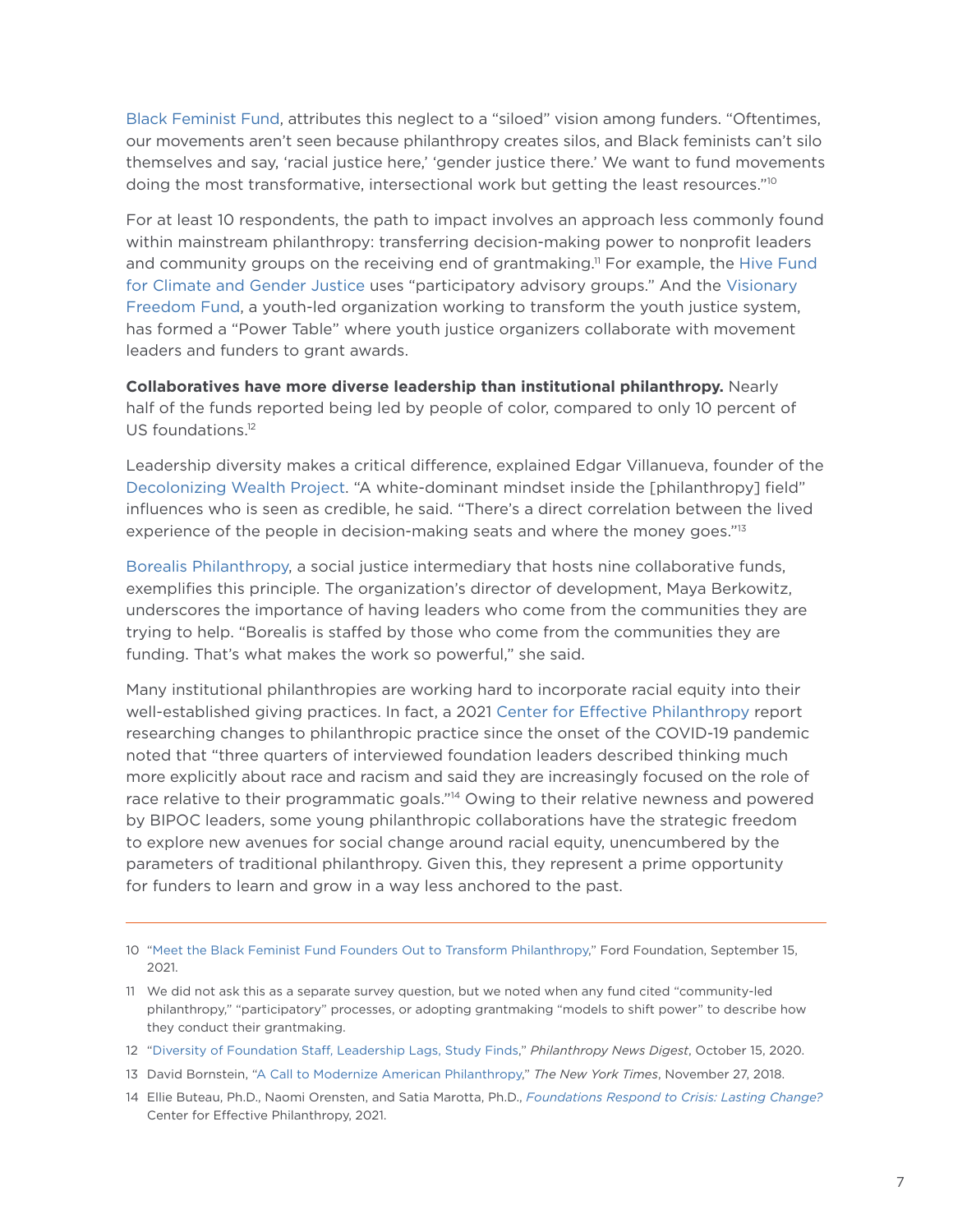## <span id="page-7-0"></span>What Draws Funders to Collaborative Giving Platforms?

In interviews and conversations with more than 100 survey respondents, fund leaders, and donors, we sought to understand what's driving the recent popularity of such platforms. Three compelling—and interlinked—factors emerged: efficiency, effectiveness, and engagement.

**Efficiency** emerges from outsourcing to the collaborative's staff. Similar to how investors may leave the stock-picking to fund managers, philanthropic collaborations do the research and due diligence to identify grantees, and often provide technical and capacity-building assistance to those grantees. Moreover, well-run collaboratives can provide "really strong financial systems, really good grants management systems, strong communications, and articulation of impact and learning," said Berkowitz.

For foundations, allocating money to collaboratives is an efficient way to expand into new areas where they lack expertise. This approach also appeals to high-net-worth individuals who have lean philanthropic teams. While the largest US foundations have a median staff of 116,15 only a dozen of the roughly 170 American billionaires who have signed the [Giving](https://www.givingpledge.org/)  [Pledge](https://www.givingpledge.org/) have grantmaking organizations with more than 50 staff members. A veteran advisor to donors in the climate arena has observed the shift to lean staffing firsthand. "When I started in this space, the main players were endowed foundations," she said. "Now, many of the largest climate funders, especially the newest entrants, are individuals with no staff, or very few staff." Collaboratives offer a way to essentially "share" foundation staff across donors.

**Effectiveness** derives from the specialized knowledge, skills, and relationships that collaboratives bring to the table, such as expertise in complex topics like climate change mitigation or close ties with community leaders, providing insight and trust with local leaders. Those local leaders are less likely to be in the professional circles of institutional and high-net-worth funders, who may struggle to find and build rapport with those leaders.<sup>16</sup>

"If your objective is to find a pipeline of proximate organizations, which tend to be earlier stage and small, collaboratives can help you with how to reach them," said David Weil, co-president of the [Charles and Lynn Schusterman Family Philanthropies,](https://www.schusterman.org/) which works to advance racial, gender, and economic equity and to strengthen the Jewish community and Israel. "The organizations also benefit, as it may allow them to receive more funding without the stress of needing to manage the grantmaking processes of each individual funder."

Collaboratives can also provide more specific grantee support to those organizations, which tend to have fewer financial resources,<sup>17</sup> because many funders "are not well equipped to give moderate-sized grants," said Berkowitz of Borealis Philanthropy. "Nor are they equipped to provide the capacity building and technical assistance that smaller organizations need."

<sup>15</sup> Staffing information as reported by Foundation Center data, foundation websites, and LinkedIn. Data were compiled and analyzed in October and November of 2021.

<sup>16</sup> Cheryl Dorsey, Jeff Bradach, and Peter Kim, ["Racial Equity and Philanthropy: Disparities of Funding for](https://www.bridgespan.org/insights/library/philanthropy/disparities-nonprofit-funding-for-leaders-of-color)  [Leaders of Color Leave Impact on the Table](https://www.bridgespan.org/insights/library/philanthropy/disparities-nonprofit-funding-for-leaders-of-color)," The Bridgespan Group and Echoing Green, May 2020.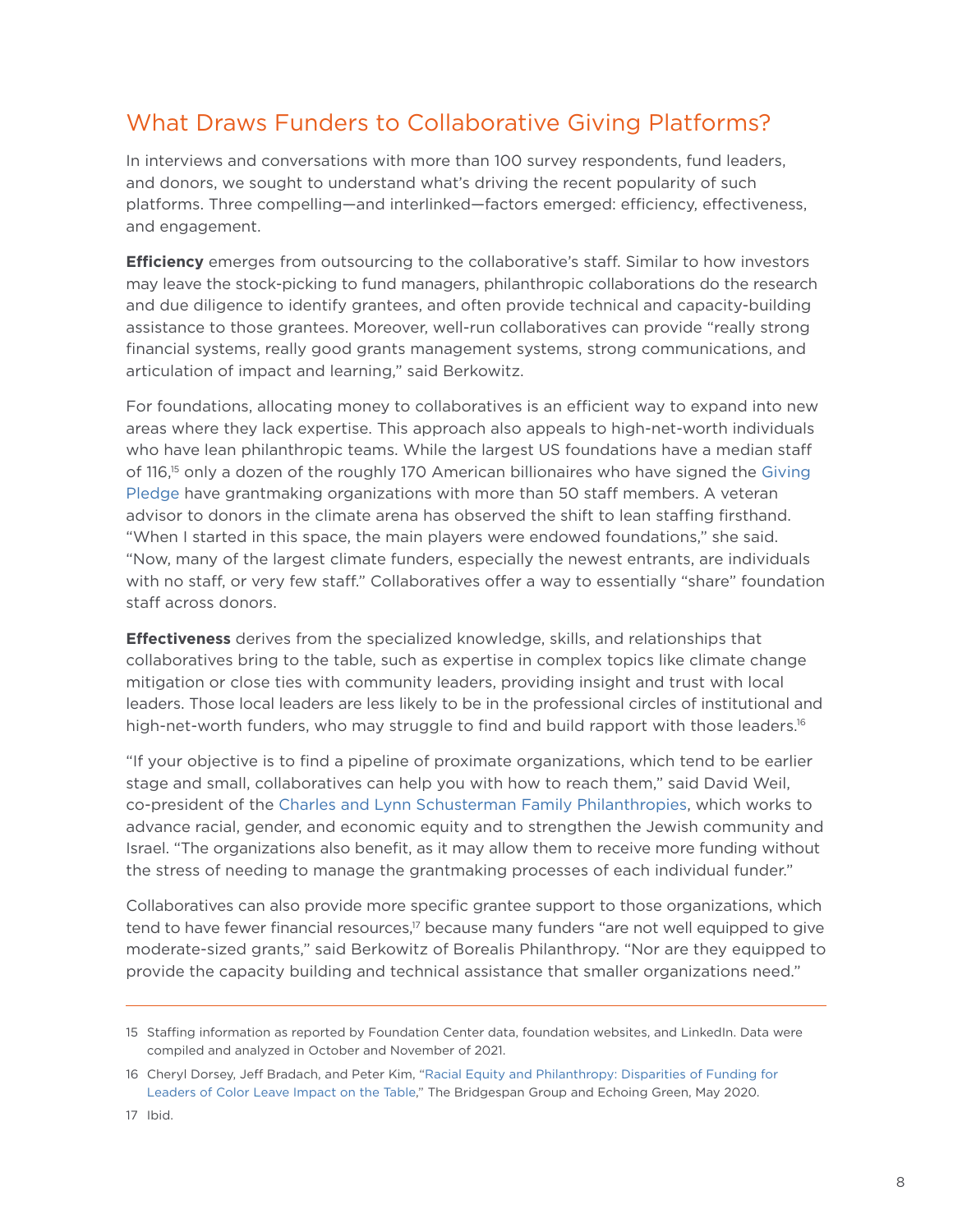The benefits of working with collaboratives also extend to funders with global ambition, explained Nick Grono, CEO of the [Freedom Fund,](https://freedomfund.org/) which aims to mobilize capital, will, and knowledge to combat modern slavery globally. The fund allows donors to indirectly fund grantees that they would likely never find without the Freedom Fund's efforts. "Given the small scale of the average Freedom Fund grant, and the fact that these are typically grassroots organizations working within defined geographies, it's unlikely that our funders would fund any of our grantees directly. But we have evidence to show that with the right support, [these organizations] can be highly effective in reducing rates of exploitation," he noted.

While in our survey, only 10 collaboratives were based outside the United States, additional research shows a similar rise in philanthropic collaborations operating in other nations. In India, for example, at least 18 formal collaboratives have formed over the past 18 months.<sup>18</sup>

Finally, **engagement** with peers and practitioners ranks high in the minds of funders who choose to collaborate. It allows funders to fill knowledge gaps and broaden their giving horizons—*while funding*. "Our fund allows donors to come together and not only learn about education and philanthropy, but also learn from each other and learn from the practitioners closest to the work," said Liz Thompson, founder of the [1954 Project,](https://www.1954project.org/) a Black-led and focused collaborative that aims to raise \$100 million to support a radical redesign of how philanthropy connects with Black leaders in education.

"More and more collaboratives are being created to help funders go on learning journeys," said Bridgit Antoinette Evans, CEO of the [Pop Culture Collaborative.](https://popcollab.org/) "They are especially valuable for new and emergent areas where a pooled fund gives donors the opportunity to test the waters and understand a new ecosystem." The Pop Culture Collaborative aims to transform the narrative landscape in America around people of color, immigrants, refugees, Muslims, and Indigenous people.

What donors learn by collaborating can also sharpen how they make individual grants outside the collaborative, as well as possibly introduce them to organizations they can go on to fund directly. "I'm doing this [collaborative] to engage in a learning process with others, and that will help guide me to make other direct-grant choices," explained Weil of Schusterman.

If you add up the efficiency, effectiveness, and engagement, you find that collaborative giving platforms offer funders the opportunity to tackle problems at a greater scale than they could alone. This is a common theme that runs through the literature on funder collaboration: donors increasingly realize that making progress on complex social, economic, and climate issues "requires not only larger pools of funding, but more combined willpower and expertise," noted a Rockefeller Philanthropy Advisors report.19

A few larger funder collaboratives have been able to unlock dramatically more giving to support systems change. "The recent surge in collaborative giving platforms is an incredibly promising trend in philanthropy," said Jennifer Stout, deputy director on the

<sup>18</sup> Forthcoming research, The Bridgespan Group.

<sup>19</sup> *[Collaborative Giving](https://www.rockpa.org/wp-content/uploads/2017/12/RPA_PRM_Collaborative_Giving_FINAL-web.pdf),* Rockefeller Philanthropy Advisors.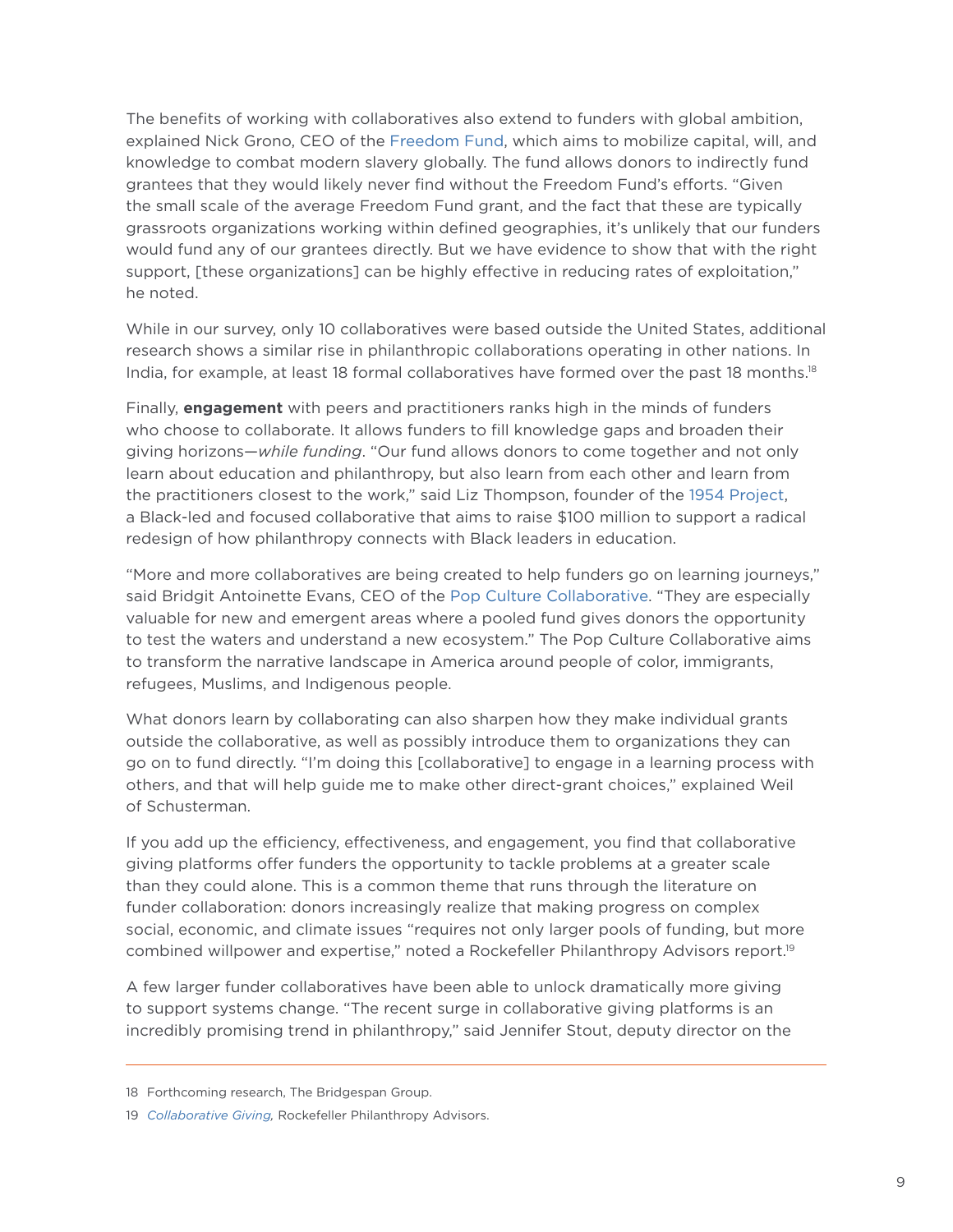<span id="page-9-0"></span>Philanthropic Partnerships team at the [Bill & Melinda Gates Foundation](https://www.gatesfoundation.org/our-work/programs/global-policy-and-advocacy/philanthropic-partnerships). "The subset of platforms focused on large-scale grantmaking—what we think of as 'exponential giving platforms'—have particularly exciting potential to unlock large flows of philanthropic capital. Increasing numbers of large funders, including Giving Pledge signatories, are embracing exponential giving platforms as a means to invest at scale with experts who can move funds quickly to where they are needed most."

Meeting this potential will require smoothing the sometimes rocky path of collaborative giving and shifting the mindsets of more potential funders.

## Smoothing Out the Path to More Collaborative Giving

Despite the recent surge, most collaboratives still struggle to attract enough funding to fulfill their potential. As our data show, the 97 survey respondents collectively could significantly increase their grantmaking to roughly \$15 billion annually—if only they had more funding. Our research suggests that the path from identifying funds to making an investment to understanding impact can be murky for some. If the steps were clearer, funds could become an asset class that is part and parcel to more donors' philanthropic portfolios.

There's not a lot of awareness of collaborative giving platforms in all their shapes and sizes, so more and better information on available funds is a good starting point. To assist with matchmaking, we asked each of the organizations we surveyed whether they would be willing to have their data shared publicly on Giving Compass, which curates a dataset of funds for donors. For ease of review, we also offer a summary of these responses on our website (see "[Incomplete List of Funder Collaboratives and Platforms"](https://www.bridgespan.org/getmedia/89292b37-7fdc-4b93-9e6b-9ae8ba3948c2/incomplete-list-of-funder-collaboratives-and-platforms.pdf.aspx)).

Personal relationships are also important, as our survey shows: nearly one-third of respondents explicitly referenced donor relationships and introductions as critical to fueling their work. David Weil, from Schusterman, concurred, "We learn about most funds from other funders." For donors looking to identify and select philanthropic collaborations on their own, we offer this starter set of questions to get to know a collaborative's goals and how it functions (see ["Getting to Know a Collaborative Giving Platform](#page-10-1)").

And trusted advisors still help to get checks written. "Collaboratives make it easier for philanthropists to scale their giving, but finding them can be an obstacle," said Jennifer Kitt, president of the [Climate Leadership Initiative,](https://climatelead.org/)

#### **Resources on Collaborative Funds**

Below is a partial list of resources to identify collaborative platforms:

- [Climate Leadership Initiative](https://climatelead.org/)
- [Giving Compass](https://givingcompass.org/funds )
- [Groundswell](https://groundswellfund.org/open-letter-philanthropy/) Fund
- [The Libra Foundation](https://www.thelibrafoundation.org/2021/11/the-libra-foundation-approves-20-325-million-in-grants-for-social-justice-organizations/)
- [Resource Generation](https://resourcegeneration.org/give-big-give-now-keep-giving-for-social-justice/)

which exists to help new climate funders quickly get "the lay of the land" and find nongovernmental organization (NGO) and peer funding partners. "We find it helps to listen for philanthropists' interests and advise them, so they can identify which funds to invest in. This makes collaboratives of all sizes and specialties visible, and helps donors learn as they choose their partners." Other organizations, like Borealis Philanthropy, offer multiple funds and can help connect donors to the best funds for them.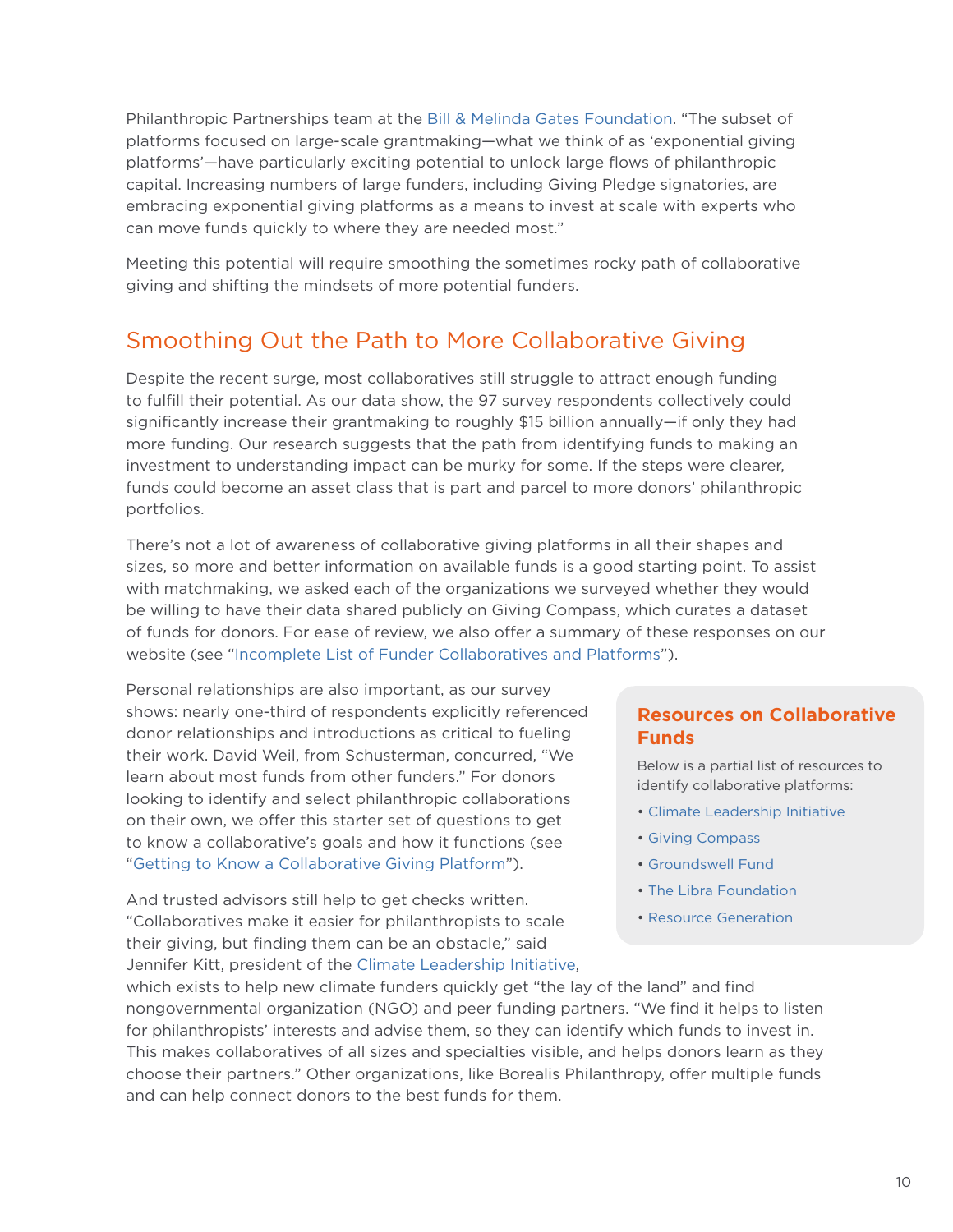<span id="page-10-0"></span>The intermediary nature of these funds, coupled with the facts that many are targeting systemic change and that many are under five years old, can also make it hard for funders to understand their impact potential. "If we can better articulate the many long-term returns to society of donor investments, I think people would be more willing to provide support," said Thompson, with the 1954 Project. Further research to support fund leaders on measuring and communicating their impact is surely warranted.

#### <span id="page-10-1"></span>**Getting to Know a Collaborative Giving Platform**

Most funders don't have experience researching philanthropic collaborations. So we've identified several topics for donor research to determine whether a fund is a good fit.

- **1. What does the collaborative aim to accomplish?** Identify the social impact the fund seeks to have, the rationale and strategy it is employing to attain this impact, and how it is measuring its progress (and adapting work as necessary).
- **2. How does the collaborative work with donors?** What decision rights do funders have in terms of strategy and grantmaking? How much are funders expected to contribute? And what types of donor networking, education, and engagement does the collaborative offer?
- **3. How does the collaborative operate?** Who is the leadership and staff? How do they source and support grantees? Are the leaders expert in the issues at hand, and, ideally, do they have personal experience with these issues? Also consider whether the fund solicits input and perspectives from those it seeks to support.

## The Three Mindset Shifts that Could Unlock More Funding for Philanthropic Collaborations

Even with a smoother pathway, not every donor may be ready for philanthropic collaborations. Our survey asked collaborative fund leaders what factors, in their experience, have hindered obtaining donor support. Many responses focused on donor interest in the particular issue the collaborative was working on. This makes sense, given that collaboratives tend to have a targeted focus that may not align with every donor's giving priorities. But other responses coalesced around three mindsets that were holding donors back.



**The first mindset is interest in philanthropic collaborations as a model for** 

**giving.** Currently, solo giving is the dominant philanthropy model. Funders often derive satisfaction from getting personally involved in grantmaking, cultivating relationships with grantees, and identifying their unique "value add." "It's really not the norm to do this kind of [collaborative] giving—so there's no real pressure to do things this way," said Olivia Leland, the founder and CEO of [Co-Impact,](https://www.co-impact.org/) a global collaborative for just and inclusive systems change.

Advocates for collaborative giving acknowledge the norm but see room for a mindset shift toward diversification. "You don't have to pick one or the other," said Weil of Schusterman Family Philanthropies. Consider that in the investment world, individuals might buy individual stocks as well as invest in a variety of funds. Similarly, in the philanthropy world, funders can pick individual grantees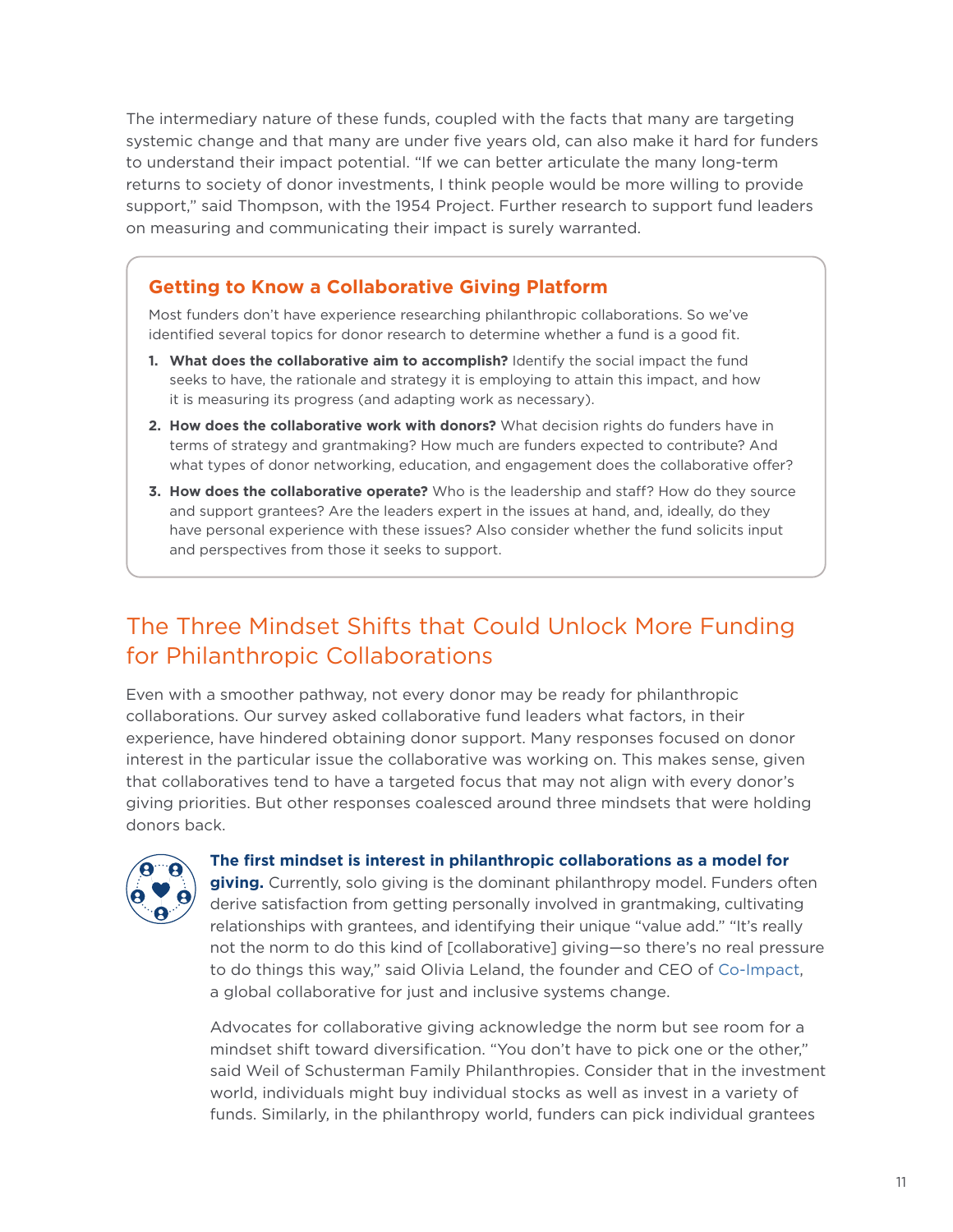and support collaboratives. "The question is, what's the role of collaboratives in a portfolio that includes some direct grantee relationships and some managed relationships that are doing this work for you?" Weil added.



#### **The second mindset is an understanding of the importance of supporting**

**systems change.** Survey respondents who identified field or movement building as their top priority, approximately one-third of the total, have a particularly hard time raising money because most donors favor grantees that deliver services. [Echoing Green,](https://echoinggreen.org/) an organization supporting early-stage social innovators advancing systems-change strategies, has experienced this barrier firsthand. In the past it has had to pause or close leadership training programs when key funders ended support. The leaders Echoing Green supports often face the same challenge.

"As an organization focused on systems change, and an organization that supports emerging systems change leaders, we see the lack of support and trust from funders as an existential threat to advancing solutions," said Liza Mueller, vice president, thought leadership. "There is often a great distance between what systems change leaders are doing—programs, services, advocacy efforts—and what funders are expecting, which is often specific social impact outcomes in short timeframes."



**The third mindset is comfort with power sharing.** Funders have traditionally preferred to maintain control over funding decisions, rather than ceding power to their grantees and community stakeholders. Crystal Hayling is the executive director of [The Libra Foundation,](https://www.thelibrafoundation.org/) which works toward justice and equity for those disproportionately harmed by systemic oppression. She founded the [Democracy Frontlines Fund](https://www.democracyfrontlinesfund.org/), which provides funding to Black-led groups and is guided by a brain trust of accountable movement advisors. Hayling notes, however, that most funders still maintain control over funding decisions: "There's no tsunami of people excited to share power right now."

Many collaboratives work differently—and for good reason. Notably, funds working on racial equity and justice were the most likely to embrace a shift in grantmaking power dynamics. Vanessa Daniel, CEO of the [Groundswell Fund](https://groundswellfund.org/), a public foundation that supports social justice movements, made a strong case for this "different way" of funding in an open letter cosigned by 31 public fund leaders. The letter suggested: "The 'different way' must include a significant transfer of resources into the control of institutions where people of color, who are primarily accountable to their communities, have the ultimate decisionmaking power over where dollars go."20

Of funds indicating that racial justice is their primary issue area, roughly 70 percent offered completely unrestricted support compared with about 15 percent of

<sup>20</sup> ["An Open Letter to Philanthropy, from People of Color-led, Movement-Accountable Public Foundations](https://groundswellfund.org/open-letter-philanthropy/)," Groundswell Fund.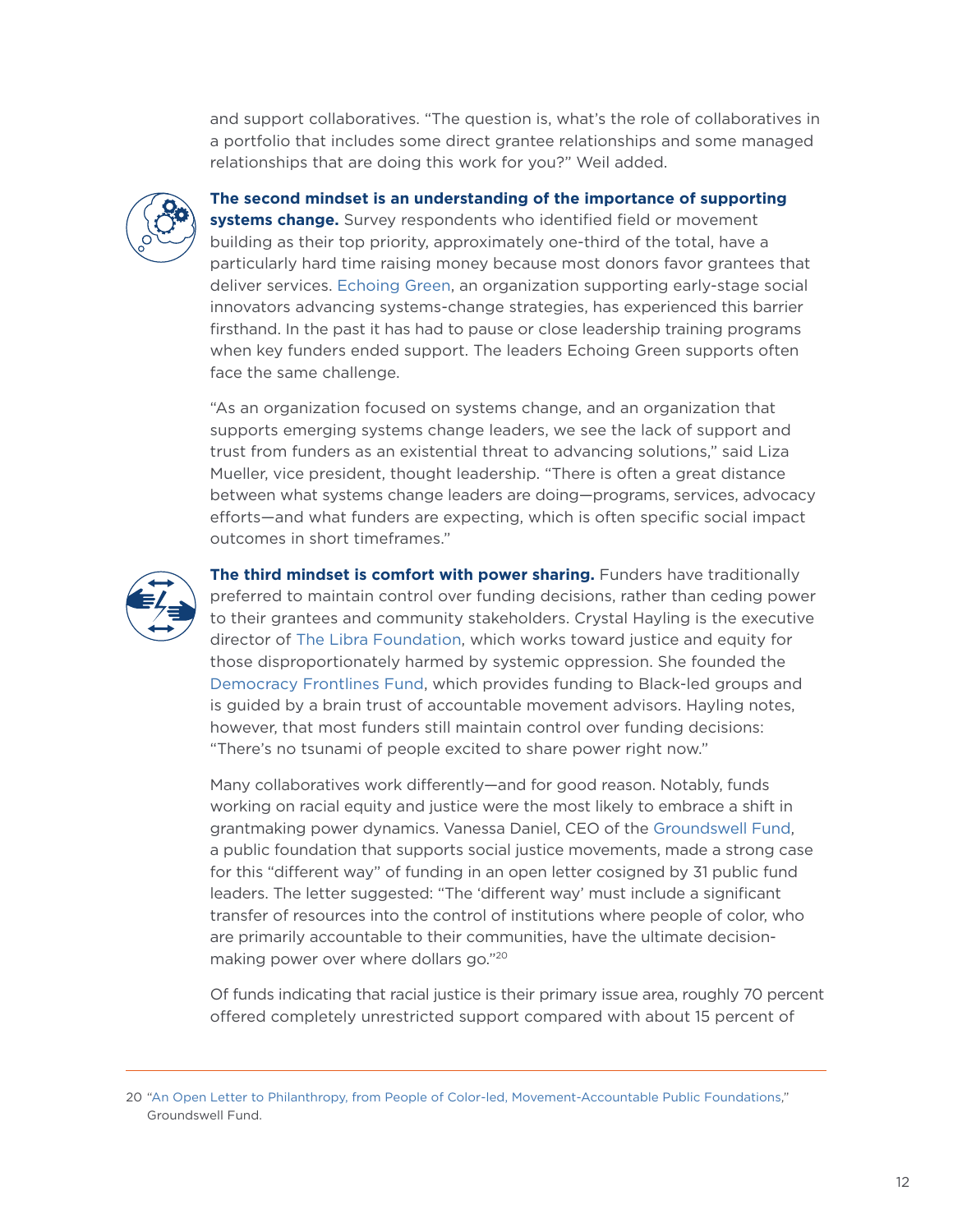<span id="page-12-0"></span>remaining funds. These justice-focused funds were not among the largest; of the 18 funds reporting giving over \$50 million annually, one—the [Solidaire](https://solidairenetwork.org/grantmaking/black-liberation-pooled-fund/)  [Network's Black Liberation Pooled Fund](https://solidairenetwork.org/grantmaking/black-liberation-pooled-fund/)—gives primarily to racial justice.

Funder interest in power-sharing arrangements has yet to achieve widespread acceptance. But change is slowly coming, said Evans of the Pop Culture Collaborative. "There are some funders who are willing to share or transfer power, but that's not the majority. Both among individual donors and institutional philanthropy, some still want to hold onto the power to decide where wealth is transmitted."

For example, in November 2021, the Libra Foundation announced unrestricted gifts of \$10 million to a set of public intermediary funds. Alongside this announcement, Libra's Hayling noted, "Intermediaries are catalytic to power-building because they reach across issues and geographies. … They build strong partnerships that reflect a deep understanding of groups in the community and their needs."<sup>21</sup>

There's momentum toward collaborative philanthropy—but in our experience, mindsets around portfolio diversification, systems change, and power sharing likely need to change before platforms become mainstream. If more donors can learn from peers who have experience with collaboratives, it's likely that more will participate.

### The Future of Collaborative Giving Platforms

Seven years ago, a Bridgespan report on donor collaboration concluded: "When it comes to donors working with other donors, few have advanced beyond information sharing and grant coordination. It's unusual for donors to form joint endeavors that pool money, time, and talent to advance a shared vision with multiyear goals."<sup>22</sup> Four years later, we posited the potential for multiple funds to unlock billions from donors.<sup>23</sup> That potential is beginning to play out.

We believe the momentum evidenced in the recent surge in collaboratives signals even greater potential if more funders—both private foundations and wealthy individuals and families—engage. The proliferation of funds offers options for any donor to find something of interest. Moreover, collaboratives provide much-needed capacity in areas where donors frequently struggle: sourcing nonprofits they couldn't find alone, supporting leaders with lived experience in the communities they serve, and giving in ways that address systemic challenges.

Imagine a world where the wealthiest diversified their giving to include collaborative giving platforms. For instance, the wealthiest Americans currently give just over 1 percent

23 Ditkoff, Powell, Gardner, and Tierney, op. cit.

<sup>21</sup> ["Libra Foundation Approves \\$20.325 Million in Grants for Social Justice Organizations](https://www.thelibrafoundation.org/2021/11/the-libra-foundation-approves-20-325-million-in-grants-for-social-justice-organizations/)," The Libra Foundation, November 21, 2021.

<sup>22</sup> Willa Seldon, "[Donor Collaboration Can Bring Big Results, but Most Philanthropists Prefer to Go Solo](https://www.philanthropy.com/article/donor-collaboration-can-bring-big-results-but-most-philanthropists-prefer-to-go-solo/)," *Chronicle of Philanthropy*, March 10, 2013.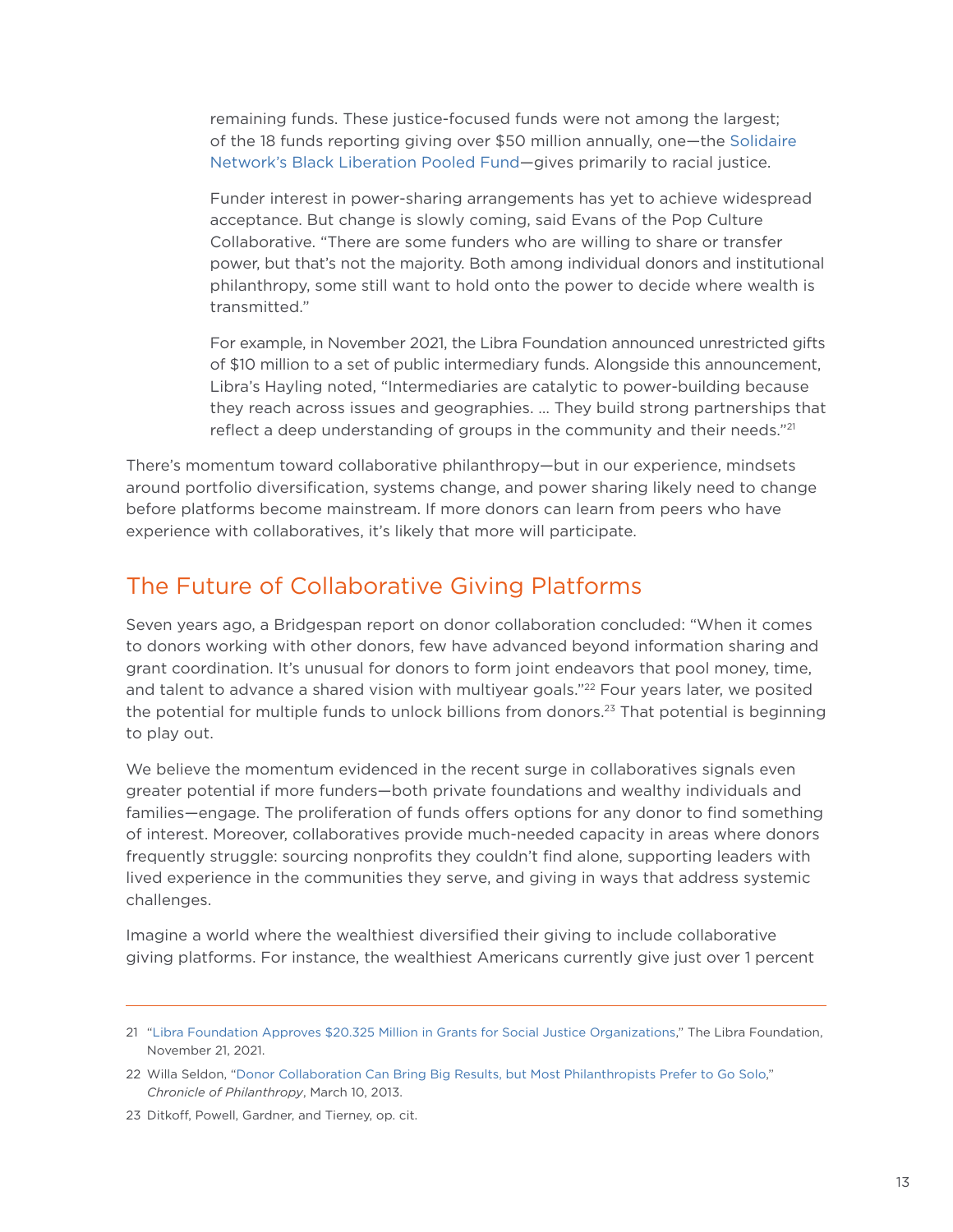of their net worth to philanthropy annually.<sup>24</sup> If US billionaires gave an additional one-half of 1 percent of their wealth to collaboratives, that would amount to roughly \$22 billion annually—nearly 10 times the spending of our survey respondents. Given that many of these funds are focused on issues of racial equity and are more likely to be led by a person of color, imagine the impact potential if \$22 billion more flowed to philanthropic collaborations.

We see a need for more philanthropic collaboration in the coming years to address the most pressing social, economic, and environmental issues of our time. It is still early, however, and there is much to be learned about how best to support funds in their growth and maturation. What we've learned so far is that philanthropic collaborations have proven their value to early adopters. They're ready for the next wave of donors so they can live up to their full potential.

**Alison Powell** *is a partner with The Bridgespan Group's San Francisco office, where*  **Simon Morfit** *is a manager.* **Michael John** *is an associate consultant in Bridgespan's Boston office. The authors thank* **Sasha Dierauf***, an associate consultant in the New York office, and Editorial Director* **Roger Thompson** *for their research and editorial support.*